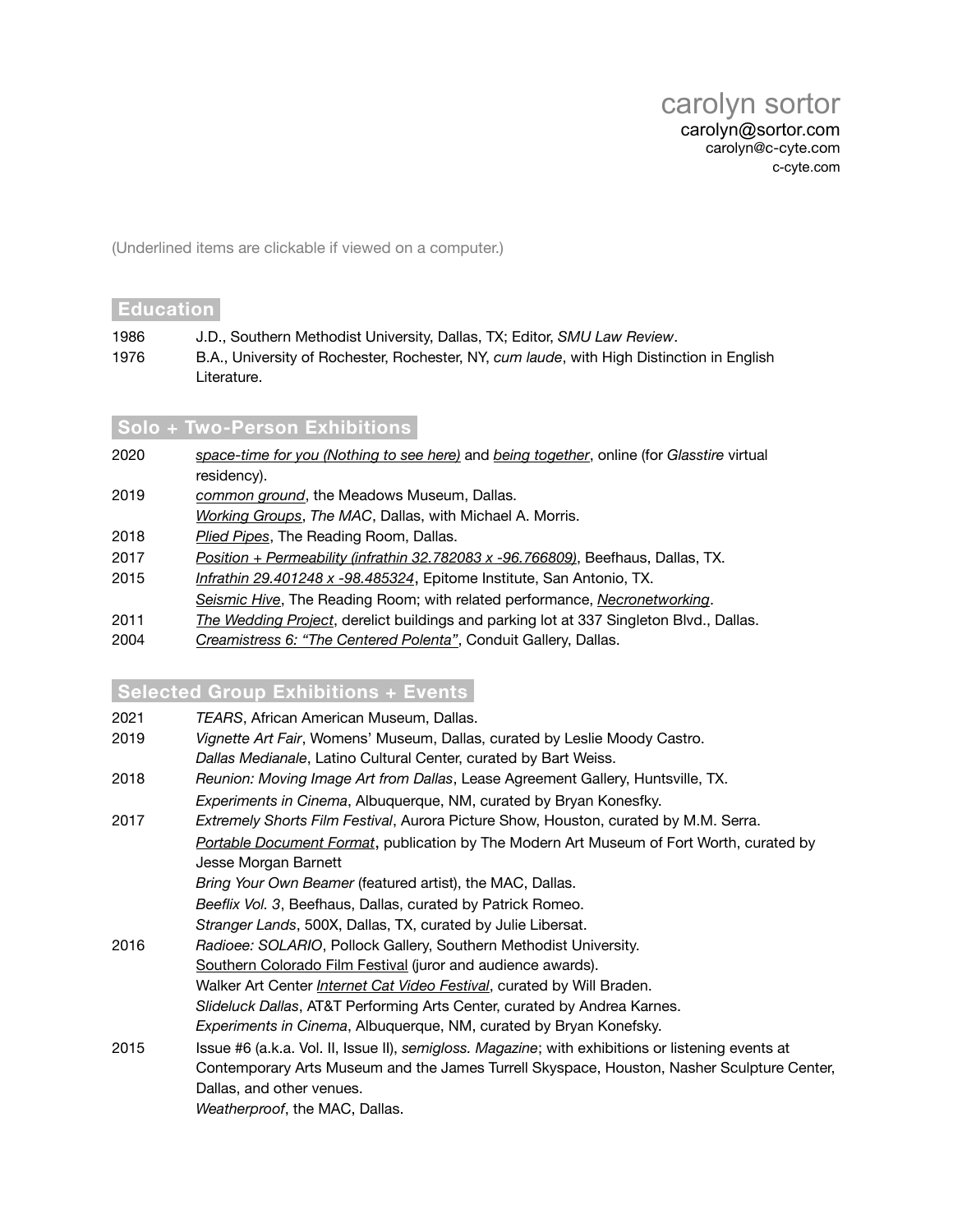|      | "Second Hand Emotions," Aurora, Dallas Arts District, curated by Carson Chan.                                                                    |
|------|--------------------------------------------------------------------------------------------------------------------------------------------------|
|      | Who's afraid of Chuck and George?, CentralTrak, Dallas.                                                                                          |
| 2014 | Sympathy for the Devil, exhibition, Hello Project Gallery, Houston.                                                                              |
|      | Dallas VideoFest, Angelika Film Center, Dallas.                                                                                                  |
|      | Expanded Cinema, curated by Jenny Vogel, on the 999 x 193' LED display wrapping the exterior                                                     |
|      | of the Omni Dallas Hotel, with audio simulcast on 91.7 KXT, Dallas.                                                                              |
|      | Chaos, Ro2 Art, Dallas.                                                                                                                          |
|      | Then I whirled at the sound of , curated by Janeil Engelstad, Oil and Cotton, Dallas.                                                            |
|      | 222444, organized by Dean Terry, broadcast live via Google Hangouts and screened at the Santa                                                    |
|      | Fe International New Media Festival.                                                                                                             |
|      | Barona Botanicals, collaborative project with other members of art as social wormhole, at Ro2<br>Art, Dallas.                                    |
|      | Expo 2014, curated by Gabriel Ritter, 500X Gallery, Dallas.                                                                                      |
| 2013 | MAP 2013, curated by Janeil Engelstad, various venues throughout Dallas and Fort Worth, TX                                                       |
|      | (including art as social wormhole at The Reading Room and Secret Sociality at Eastfield College).                                                |
|      | The Artists' Commission, curated by Sally Warren, Gray Matters Gallery, Dallas.                                                                  |
|      | Aurora, Dallas Arts District, Dallas.                                                                                                            |
|      | Expanded Cinema, curated by Mona Kasra, on the LED display wrapping the Omni Dallas Hotel,                                                       |
|      | with audio simulcast on 91.7 KXT, Dallas.                                                                                                        |
|      | Amarillo Entropy, Power Station, Dallas.                                                                                                         |
|      | DallasSITES: Available Space, curated by Gabriel Ritter, Dallas Museum of Art, Dallas.                                                           |
|      | Mayflowers, Homeland Security, Dallas.                                                                                                           |
|      | THIS IS NOT ABOUT YOU/I DID NOT CHOOSE TO BE HERE (Schopenhauer recalls the abrupt                                                               |
|      | moment his mother was fertilized), Oliver Francis Gallery, Dallas.                                                                               |
|      | GIF THE #@!& OUT, Deep Ellum Windows, curated by Homecoming! Committee, Dallas.                                                                  |
| 2012 | Artopia (Dallas Observer "Masterminds" exhibition), Dallas Contemporary, Dallas.                                                                 |
| 2011 | Fallas Dart Air, Shamrock Hotel Studios, Dallas.<br>It's a Bird, It's a Plane, curated by Bryan Konefsky for Superheroes, 516 ARTS, Albuquerque. |
|      | Chain Letter, Shoshana Wayne Gallery, Santa Monica, CA.                                                                                          |
| 2010 | Glitch - Metroplex Video, curated by John Pomara, CentralTrak, Dallas.                                                                           |
|      | Featured artist, X20+ Version II, the MAC, Dallas.                                                                                               |
|      | Dallas VideoFest, Angelika Film Center, Dallas.                                                                                                  |
|      | Contribution to El Último libro (The Last Book), organized by Luis Camnitzer, exhibited in                                                       |
|      | the National Library, Buenos Aires, Argentina; Zentral Bibliothek, Zurich, Switzerland; New York                                                 |
|      | Public Library, Aguilar Branch; and Carl von Ossietzky Staats und Universitäts Bibliothek,                                                       |
|      | Hamburg, Germany.                                                                                                                                |
| 2006 | The Matthew Barney Show, curated by Eric Doeringer, at Jack the Pelican Gallery, Brooklyn, NY                                                    |
|      | and BOCA Gallery, San Francisco, CA.                                                                                                             |
|      | Wish! Exhibition and Auction (invitational), Dallas Contemporary, Dallas.                                                                        |
|      | Dallas VideoFest, Dallas Theater Center.                                                                                                         |
|      | National broadcast on Current TV.                                                                                                                |
| 2005 | ChickFlicks, Dallas.                                                                                                                             |
| 2004 | The Texas Show (independently curated), Dallas VideoFest, Dallas, and Ballroom Marfa, Marfa,                                                     |
|      | TX.                                                                                                                                              |
| 2003 | Edgeworks Film Festival, Corpus Christi, TX.                                                                                                     |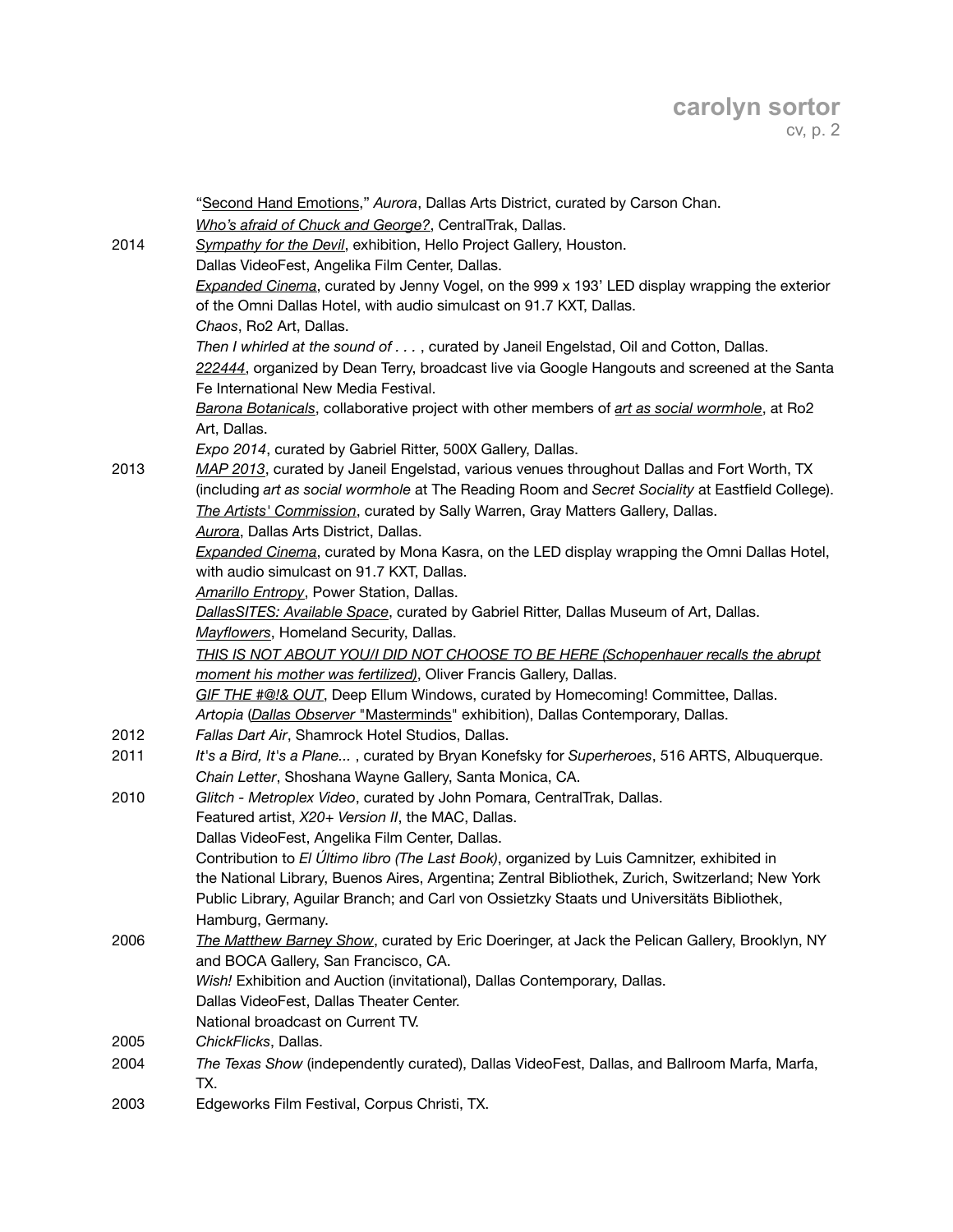2000 SXSW Film Festival, Austin, TX.

# **Selected Bibliography**

| 2020 | "Announcing Carolyn Sortor as Glasstire's Virtual Artist-in-Residence, Glasstire, Dec. 5."          |
|------|-----------------------------------------------------------------------------------------------------|
| 2019 | "Top Five: December 5, 2019" (#1), Glasstire.                                                       |
|      | "Some Highlights from the Vignette Art Fair 2019" (photo), Glasstire, Apr. 15                       |
|      | "Carolyn Sortor Named 2018 Moss/Chumley North Texas Artist," Glassitire, April 4.                   |
|      | "At the MAC's new Cedars gallery, a group of Texas artists declare their 'Independence'," by        |
|      | Jeremy Hallock, Dallas Morning News, Jan. 12.                                                       |
|      | "The Mac Reopens in a New Location in the Cedars," Patron, Jan. 3.                                  |
|      | "Art Notes," Paper City, by Catherine Anspon, February.                                             |
|      | "Three Years After Leaving Uptown, the MAC Returns to the Cedars," by Doyle Rader,                  |
|      | D Magazine, Jan. 11.                                                                                |
|      | "The MAC Opens Its New Space in Dallas with Two Texas-Based Exhibitions," Glasstire,                |
|      | Jan. 12                                                                                             |
| 2018 | "An Insider's Guide to the Busiest 10 Days of the Dallas Art World" by Darryl Ratcliff, D Magazine, |
|      | April 5.                                                                                            |
| 2017 | "Carolyn Sortor" by Colette Copeland, Eutopia, Mar. 15.                                             |
| 2015 | "Best of Dallas 2015: Best New Festival - Dallas Medianale," Dallas Observer, Sept. 23.             |
|      | "Top Five: June 11, 2015," Glasstire, June 11.                                                      |
|      | "Thanks to the Dallas Medianale, McKinney Avenue Contemporary Tops Our March Gallery                |
|      | Rankings" by Darryl Ratcliff, Canvassing, CentralTrak, Mar. 5.                                      |
|      | "Dallas Medianale Wraps Up for 2015" by Caroline North, Dallas Observer, Mar. 5.                    |
|      | "Talking About Web-Based Video Art: Carolyn Sortor's Seismic Hive" by Richard Bailey, Glasstire,    |
|      | February 9.                                                                                         |
|      | "Check Out Our New Monthly Gallery Power Rankings" by Darryl Ratcliff, Canvassing,                  |
|      | CentralTrak, Feb. 5.                                                                                |
|      | "Top Five: Jan. 22, 2015," Glasstire, Jan. 22.                                                      |
|      | "20 Awesome Things to Do in Dallas This Weekend," Dallas Observer, Jan. 15.                         |
| 2014 | "Taking a Leap" by Justin Hunt, Arts + Culture, Dec. 8.                                             |
|      | "100 Dallas Creatives: No. 28 Dedicated Artist Carolyn Sortor" by Nicholas Bostick, Dallas          |
|      | Observer, Dec. 22.                                                                                  |
|      | "Make Some Noise: Sound Art at Oil & Cotton" by Bryan Erickson, art + seek, July 22.                |
| 2013 | "The Artists' Commission at Gray Matters" by Michael Corris, Glasstire, Dec. 12.                    |
|      | "Dallas Video Festival Report" by Colette Copeland, Glasstire, Nov. 7.                              |
|      | "Expanded Cinema: Meet Carolyn Sortor" by Anne Bothwell, art+seek, Oct. 3.                          |
|      | "Exterior of Omni Hotel in Dallas became a giant video screen" by Tiney Ricciardi, Pegasus News,    |
|      | Oct. 5.                                                                                             |
|      | "DallasSITES: Available Space" by Andy Amato, Arts+Culture, Aug. 7.                                 |
|      | "Real Performance Art Weddings That Look a Whole Lot More Fun Than Sean Parker's," by               |
|      | Michelle Dean, Flavorwire, Aug. 2.                                                                  |
|      | "Carolyn Sorter [sic] and Michael A. Morris, Co- Re-Creating Spaces, at CentralTrak (2012-13)" by   |
|      | Andy Amato, words & images, June 10.                                                                |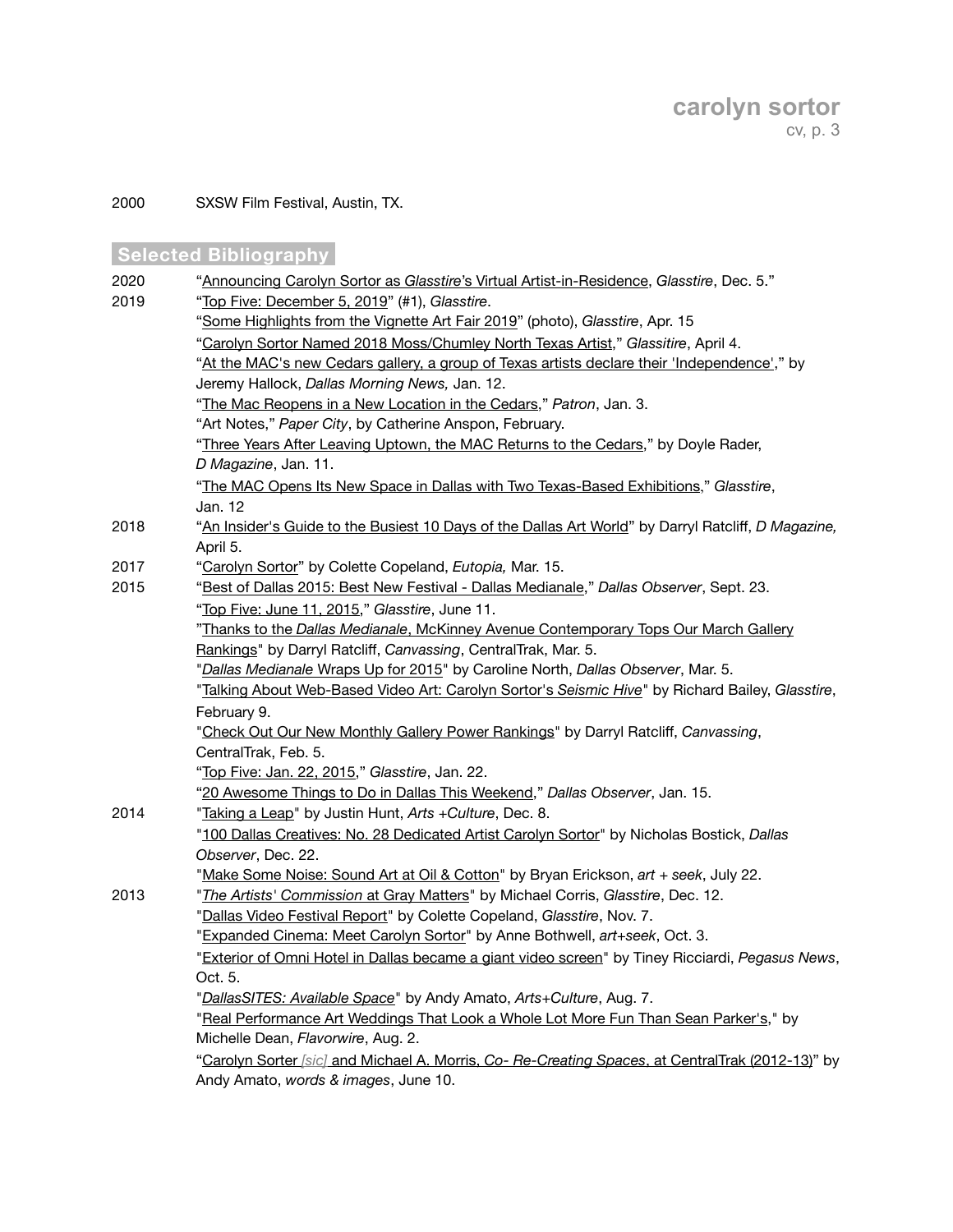|      | "Dallas Observer Masterminds 2013: Meet the Winners of Our Annual Art Awards" by Jamie                                                               |
|------|------------------------------------------------------------------------------------------------------------------------------------------------------|
|      | Laughlin, Dallas Observer, Jan. 23.                                                                                                                  |
| 2012 | "Dallas' Best Visual Art of 2012" by Betsy Lewis, Dallas Observer, Dec. 18.                                                                          |
|      | "The 12 Most Newsworthy Art Moments of 2012 for Dallas and Fort Worth" by Jamie Laughlin,                                                            |
|      | Dallas Observer, Dec. 19 (#1 - Expanded Cinema and #8 - Co- Re-Creating Spaces).                                                                     |
|      | "This Year's Visual Arts: A Look Back at the Trends and Names that Shaped 2012" by Peter                                                             |
|      | Simek, D Magazine, Dec. 20 (under "We Are Kind of, Almost, Sort Of, Maybe, Beginning to Figure                                                       |
|      | Out Public Art").                                                                                                                                    |
|      | "At CentralTrak - 100 meters behind the future," Art This Week, Episode 153, Nov. 23 (interview of<br>eteam, brought in for Co- Re-Creating Spaces). |
|      | "2012 Dallas Video Festival" by Colette Copeland, Glasstire, Oct. 10 (Expanded Cinema).                                                              |
|      | "The Biggest Screen of All: The Omni Hotel" by Gini Mascorro, art + seek, Sept. 27.                                                                  |
|      | "Video: Artists make Omni Dallas lights dance in Expanded Cinema" by Tiney Ricciardi, Dallas                                                         |
|      | Morning News, Sept. 27.                                                                                                                              |
|      | "Tonight, the Dallas VideoFest Takes Over Part of the Skyline" by Jerome Weeks, art + seek, Sept.                                                    |
|      | 26.                                                                                                                                                  |
|      | "The Omni hotel becomes the city's largest canvas at Dallas VideoFest's Expanded Cinema" by                                                          |
|      | Kendall Morgan, Culturemap Dallas, Sept. 26.                                                                                                         |
|      | "expanded cinema 2012 dvf omni video installation," hepkatmama, Nov. 26.                                                                             |
|      | "Dallas Wrap Up: Live Large, Think Big" by Margaret Meehan, Glasstire, April 16 (the OccuLibrary                                                     |
|      | at Fallas Dart Air).                                                                                                                                 |
| 2010 | "The Non-Profit Margin, CentralTrak" by Erin Starr White, Art Lies Issue #67, Fall.                                                                  |
|      | Interview, Art This Week, "CentralTrak - ART WORK, Carolyn Sortor," Episode 56, June 11.                                                             |
|      | "Art, Money and Labor at CentralTrak" by Jerome Weeks, art + seek, May 21.                                                                           |
|      | Independent Movie Data Bank listings on Creamistress 6: "The Centered Polenta" and Grace at                                                          |
|      | Camp Casey.                                                                                                                                          |
| 2008 | "Carolyn Sortor Explores the Real State of Video Arts," cover story, inaugural edition, THE                                                          |
|      | Magazine - Dallas, Sept.                                                                                                                             |
|      | "Interview: Carolyn Sortor" by Kate Watson, might be good Issue #105, Sept. 5.                                                                       |
|      | "The Program," by Kate Watson, might be good Issue #105, Sept. 5.                                                                                    |
|      | "Dallas Days 2-3" by Rainey Knudson, Glasstire, Aug.                                                                                                 |
|      | "The Program: Video Art at Conduit Gallery" by Manny Mendoza, art + seek, Aug. 15.                                                                   |
|      | Interview on Think, KERA TV/ 90.1 FM, regarding The Program; video no longer online; listing                                                         |
|      | here), Aug. 1.                                                                                                                                       |
|      | "The Program: Matthew Barney, more at Conduit" by Anne Bothwell, art + seek, July 28.                                                                |
|      | "Creamistress 6" by Tom Moody, tom moody, June 22.                                                                                                   |
| 2007 | "Dallas Video Festival in Second Life," The Grid Live, July 30th.                                                                                    |
| 2006 | "Post-Barney" by Peter Schjeldahl, The New Yorker, May 1.                                                                                            |
|      | "The Matthew Barney Show at Jack the Pelican" by James Wagner, jameswagner.com, April 8.                                                             |
| 2004 | "Creamistress" by Alan Murdock, A is for Apiculate, Jan. 10, 2004 (under "January 10").                                                              |

# **Selected Awards**

- 2019 [Moss/Chumley Award](https://meadowsmuseumdallas.org/wp-content/uploads/2019/04/MossChumleyWinnerRelease2018.pdf), the Meadows Museum, Dallas
- 2017 First prize, *Extremely Shorts* festival, Aurora Picture Show, Houston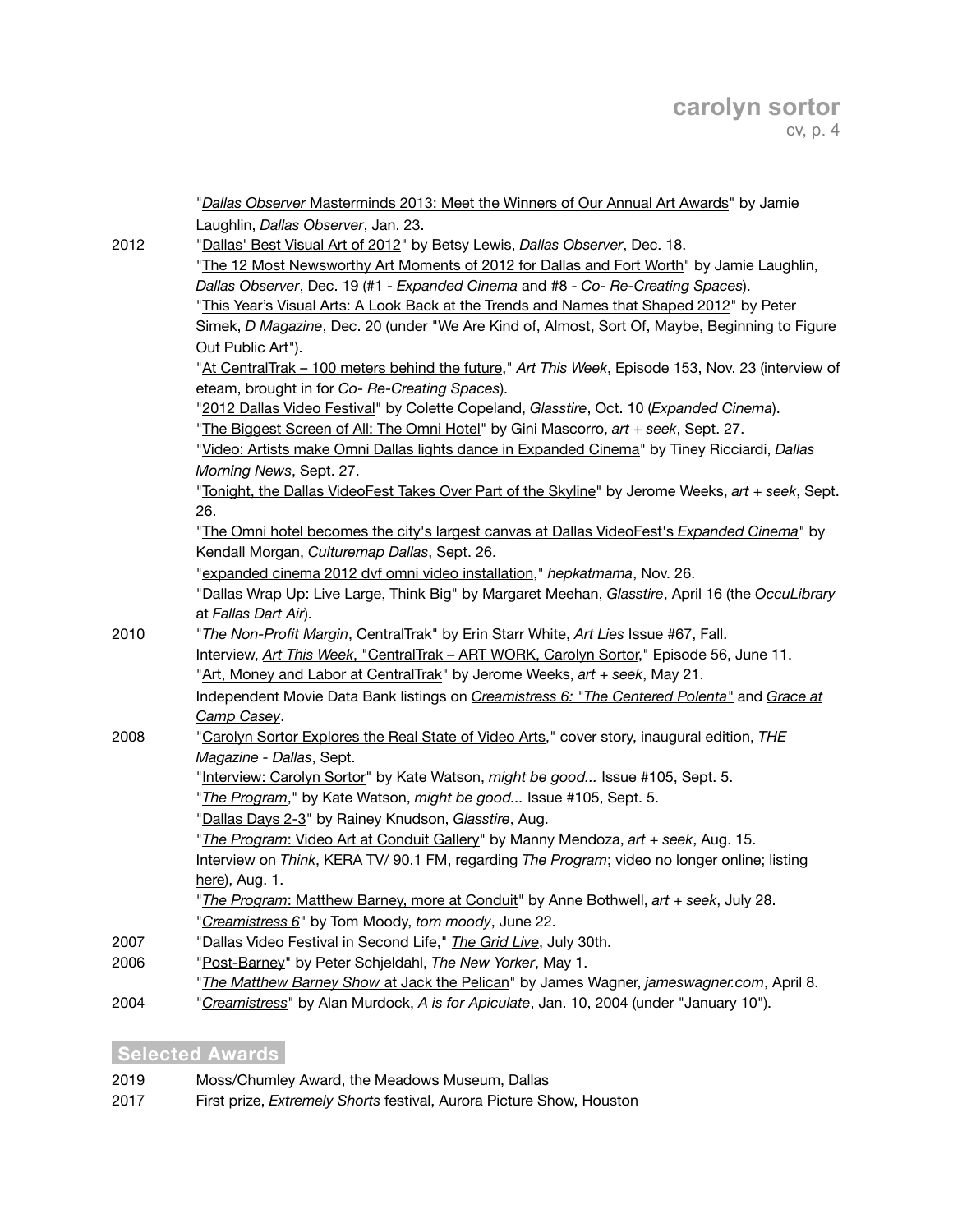# **carolyn sortor** cv, p. 5

- 2016 Grant from the City of Dallas Office of Cultural Affairs Juror Award for best experimental work, Southern Colorado Film Festival Snippy Audience Award for best work, Southern Colorado Film Festival 2013 *Dallas Observer* Mastermind Award
- 1975 Sculpture Grant, University of Rochester, NY

#### **Residenciesi**

2020-21 *Glasstire* Virtual Artist-in-Residence Cedars Union Studio Artist Residency

# **Selected Curating**

- 2017 *Martha Colburn: Hand-Made Animations*, CentralTrak, Dallas, TX.
- 2015 Dallas Medianale: *[Existential Virtuality](http://www.c-cyte.com/Dallas_Medianale_2015/Schedule_2015-02-28.html)* at the MAC, Dallas.
- 2004 13 Curation of video art, Dallas VideoFest, Dallas.
- 2013 Selections from *[i heart video art](http://www.c-cyte.com/acrobat_docs/I_Heart_Video_Art_Schedule.pdf)* for *[DallasSITES](http://www.dma.org/art/exhibition-archive/dallassites-charting-contemporary-art-1963-present)*, co-curated with Gabriel Ritter, Dallas Museum of Art, Dallas (the *DallasSITES* exhibition was separate from *DallasSITES: Available Space*. A video work I made was selected for the latter exhibition).
- 2012 *[Co- Re-Creating Spaces](http://co-re-creatingspaces.tumblr.com/)*, co-curated with Michael A. Morris, at CentralTrak, Dallas. The first *[Expanded Cinema](https://www.facebook.com/ExpandedCinema)*; co-curated with Bart Weiss and Michael A. Morris. (My own work was included by other curators in *Expanded Cinema* 2013 and 2014. For *Expanded Cinema* in 2012, I also led the effort to create the template to enable artists to create work for the display, coordinated, directed, and edited the program, etc.)
- 2010 *[ART WORK in dallas](http://c-cyte.blogspot.com/2010/05/mark-your-calenders-art-work-in-dallas.html)*, a series based on a project by Temporary Services, including a seminar organized by Southern Methodist University, an exhibition at CentralTrak, Dallas co-curated by me with Kate Sheerin, and a program of readings with slide show organized by me with support from Undermain Theatre.
- 2008 *[The Program](http://c-cyte.blogspot.com/2008/07/update-program_22.html)*, a series of five exhibitions presenting more than 50 recent video and new media works by over 40 internationally recognized artists, co-curated with Charles Dee Mitchell and Bart Weiss, at Conduit Gallery, Dallas.
- 2007 *[i heart video art](http://www.c-cyte.com/acrobat_docs/I_Heart_Video_Art_Schedule.pdf)*, a 5-part series of screenings of compilations of video art from the archives of the Video Association of Dallas, co-curated with Danette Dufilho, at Conduit Gallery, Dallas. *[Tech-Art Activism](http://c-cyte.blogspot.com/2007/07/some-picks-from-next-dvf-731-85.html)* (scroll down at the link); Dallas VideoFest.

# **Publications + Presentationsi**

2010 - Art talks, panel discussions, or teaching at the Dallas Museum of Art, the Modern Art Present Museum of Fort Worth, CentralTrak, the MAC, Southern Methodist University, University of North Texas, University of Texas - Dallas, Eastfield College, Beefhaus, Conduit Gallery, and on *[Glasstire](https://www.youtube.com/watch?v=xcTfWPPpORc&feature=emb_logo)*.

- 2016 "Jeff [Gibbons, 'Clown Ambulance'](http://glasstire.com/2016/12/24/jeff-gibbons-at-conduit-gallery/)" in *Glasstire*. ["Alter-Architectures,](http://temporaryartreview.com/alter-architectures/)" ["Games People Play,](http://temporaryartreview.com/games-people-play/)" and "[Limning Unseens](http://temporaryartreview.com/eutopia-limning-unseens/)," three curated selections of reviews from *Eutopia* for re-publication in *Temporary Art Review*. 2015 ["Marjorie Schwarz at Goss-Michael Foundation.](http://c-cyte.blogspot.com/2015/09/marjorie-schwarz-at-goss-michael.html)"
	- ["Kelly Kroener"](http://eutopia.us/kelly-kroener/) in *Eutopia*.